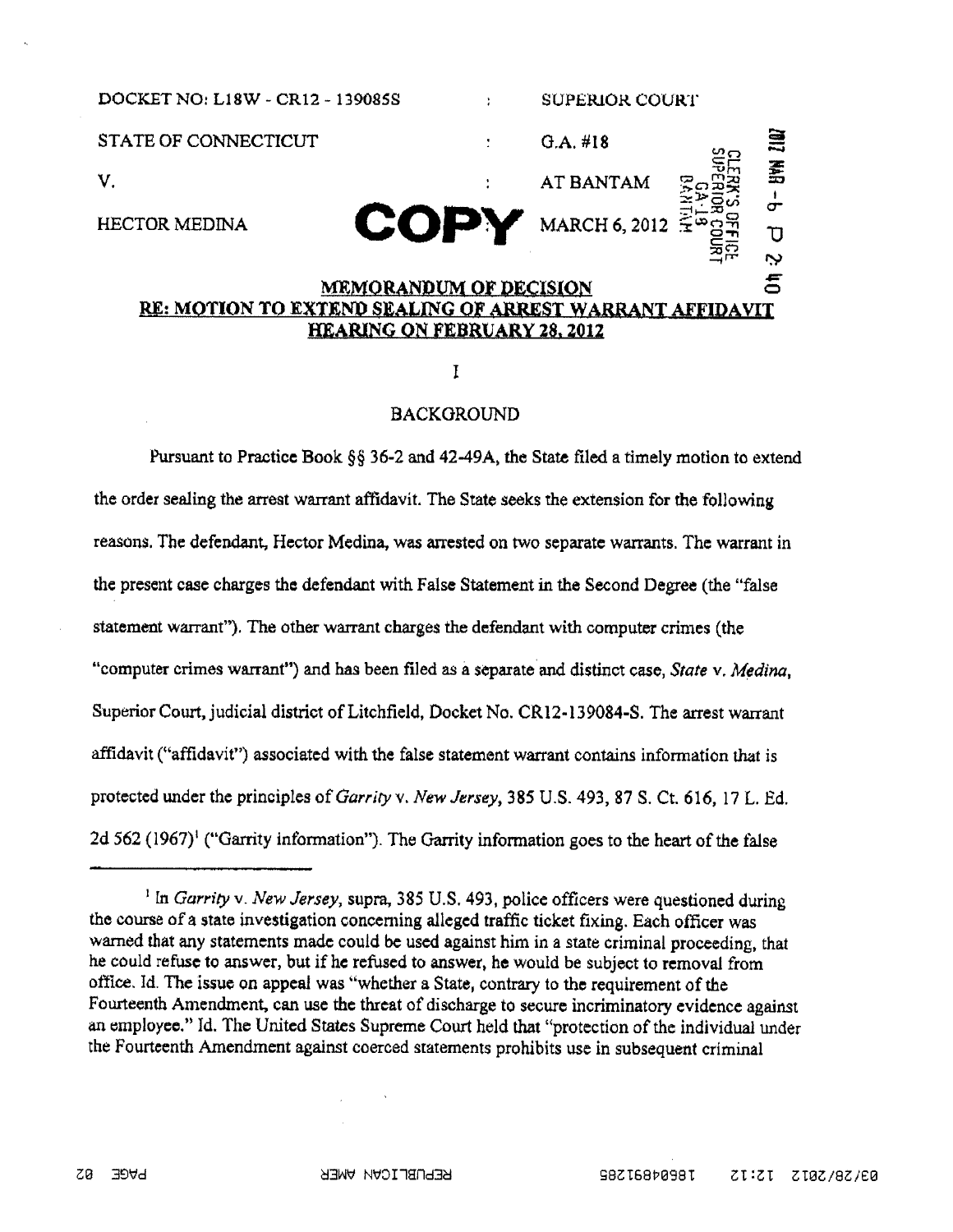statement charge and, therefore, is prevalcnt throughout the affidavit such that disclosure of any portion of the affidavit may compromise the defendant's rights. In order to ensure that the defendant's rights are protected, the State tasked <sup>a</sup> prosecutor with ensuring that no Garrity information appeare<sup>d</sup> in the computer crimes warrant, and the State assigned <sup>a</sup> separate prosecutor with no knowledge of, or access to, the Garrity information to handle the computer crimes prosecution. In this way, only the prosecutor assigned to the false statement charge has had access to the Garrity information. The State contends that in order to ensure that potential judges, jurors and witnesses in the computer crimes matter are not expose<sup>d</sup> to the Garrity information, it is necessary for the affidavit to remain sealed until such time as the matter involving the computer crimes has been resolved.

The defendant did not file an objection or responsive <sup>p</sup>leading to the State's motion. <sup>A</sup> hearing was held before this court on February 28, 2012, during which the State, the defendant and the public were afforded an opportunity to be heard on the motion, pursuan<sup>t</sup> to Practice Book  $§$  42–49A (e).

At the hearing, the State requested that the order sealing the affidavit remain in effect until the computer crimes case is resolved. The State asserts that to protect the defendant's right to <sup>a</sup> fair trial, the affidavit must remain sealed because the Garrity information contained in the affidavit, which is adrnisible in the presen<sup>t</sup> case, is inadmissible in the computer crimes case. The State contends that there is no reasonable alternative to sealing the affidavit, such as redaction, because the Garrity information cannot be effectively parse<sup>d</sup> out. The State argues that

 $\overline{2}$ 

proceedings of statements obtained under threat of removal from office, and that it extends to all, whether they are policemen or other members of our body politic." Id.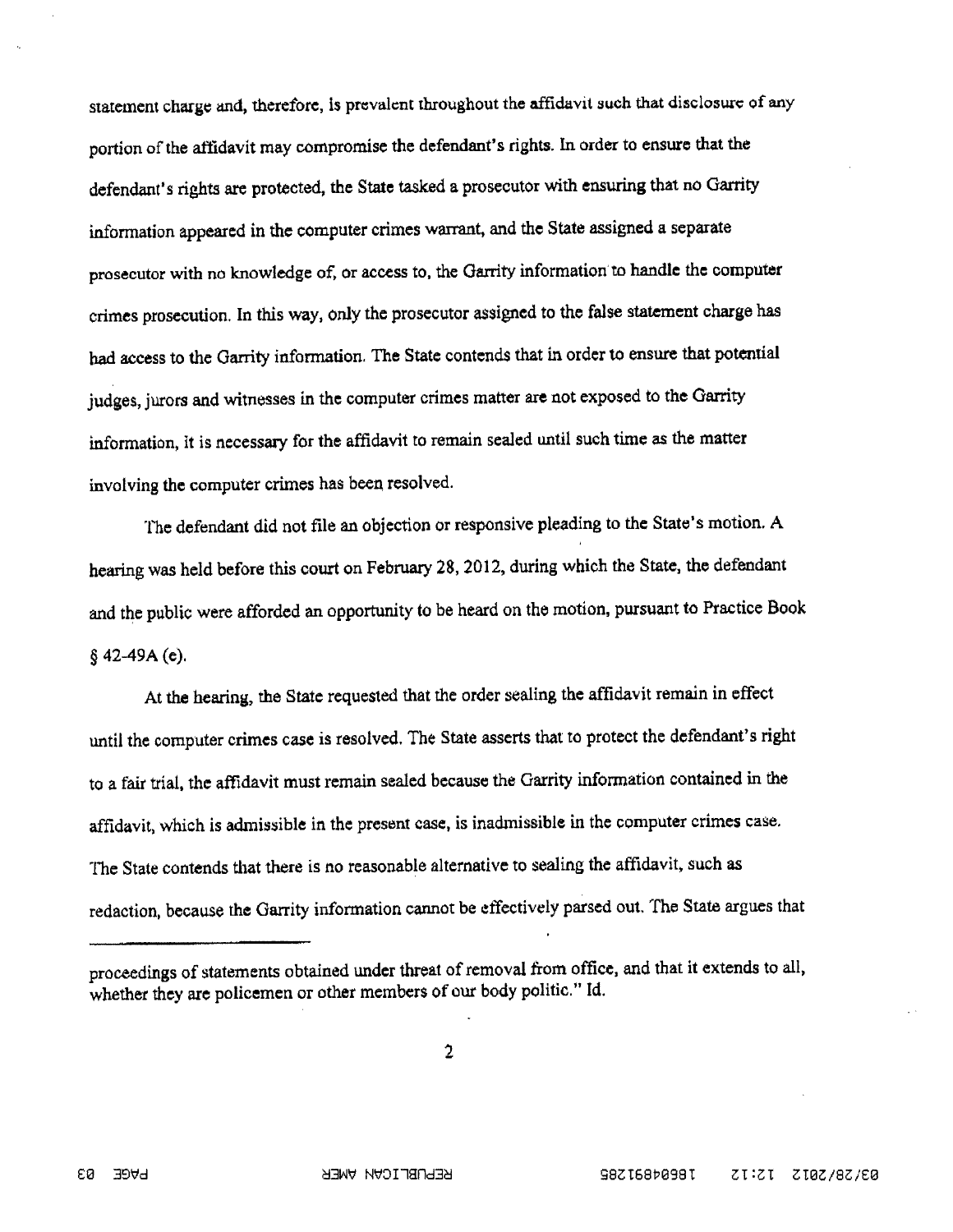the defendant's Fifth and Sixth Amendment rights outweigh the public's access to the affidavit.

The defendant concurred with the State's position, stating that releasing any portion of the affidavit would compromise his right to a fair trial in the computer crimes case, and that there is no other reasonable alternative to sealing the affidavit until the computer crimes case is completed.

Mr. Kevin Litten, a reporter for the Republican-American newspaper, was also heard on the motion. Mr. Litten requested that the cOurt deny the motion to extend based on the importance of the public's right of access to the information. Mr. Litten noted that, since charges had been filed, the case has moved into a different sphere of public interest from the time when the original sealing order was granted. In response, the State asserted that the protection of the Garrity information does not end at arrest or filing of the charges, but rather the principles of Garrity are designed to protect the defendant's right to a fair trial. The defendant concurred with the State's position, stating that the interest in protecting the Garrity information is even more important now that the defendant has been arrested.

## II

## ANALYSIS

"Except as otherwise provided by law, there shall be a presumption that documents filed with the court shall be available to the public." Practice Book  $\S$  42-49A (a). In Rosado v. Bridgeport Roman Catholic Diocesan Corp., 292 Conn. 1, 47-48, 970 A.2d 656 (2009), our Supreme Court held that the common law right of public access is limited to "judicial documents" and "judicial documents are those filed with a court upon which the court reasonably could rely in the performance of its adjudicatory function ...." "An affidavit in support of an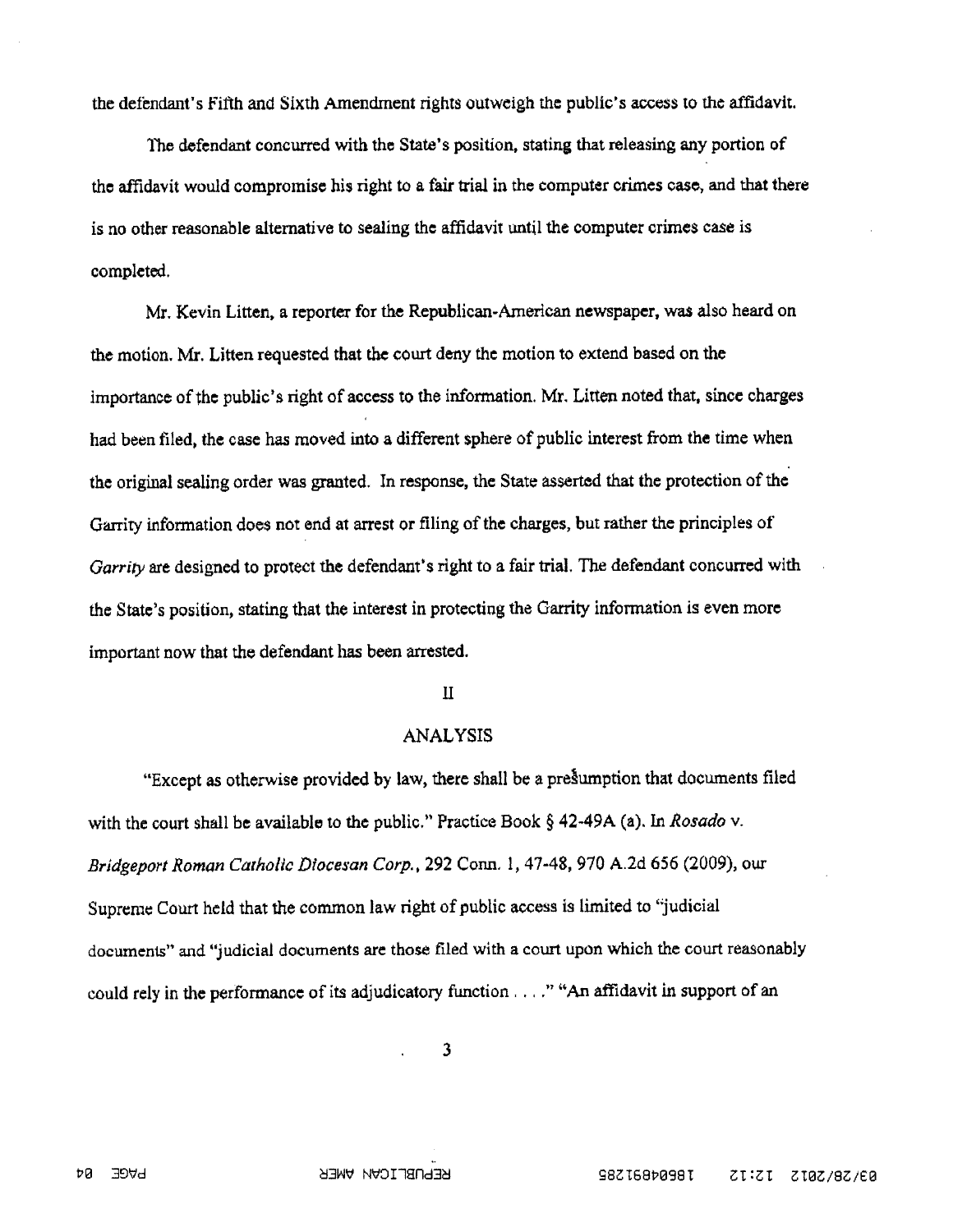arrest warrant is necessary and relevant to the performance of the judicial function and, accordingly, is a judicial record." State v. Davis, 48 Conn. Sup. 147, 152, 834 A.2d 805 (2003).

The court may seal a judicial document only if  $(1)$  it concludes that a sealing order is necessary to preserve an interest which is determined to override the public's interest in viewing the document; (2) the court first considers reasonable alternatives to any such order; (3) the order is no broader than necessary to protect the overriding interest; and (4) the court articulates the overriding interest being protected and specifies the findings underlying the sealing order. Practice Book § 42-49A (c),  $(d)$ .<sup>2</sup>

"In order to seal or limit disclosure of [an] arrest warrant affidavit, the party seeking to preven<sup>t</sup> public inspection must advance an overriding protected interest that is likely to be prejudiced." State v. Davis, supra, <sup>48</sup> Conn. Sup. 152; see Practice Book § 42-49A (c). "Conclusory statements that the defendant's right to an impartial jury will be prejudiced are not sufficient to overcome the right of public access." State v. Davis, supra; see Press-Enterprise Co. v. Superior Court, 478 U.S. 1, 15, 106 S. Ct. 2735, 92 L. Ed. 2d. 1 (1986). "There must be some

<sup>&</sup>lt;sup>2</sup> "Upon written motion of the prosecuting authority or of the defendant, or upon its own motion, the judicial authority may order that files, affidavits, documents, or other materials on file or lodged with the court or in connection with <sup>a</sup> court proceeding be sealed or their disclosure limited only if the judicial authority concludes that such order is necessary to preserve an interest which is determined to override the public's interest in viewing such materials. The judicial authority shall first consider reasonable alternatives to any such order and any such order shall be no broader than necessary to protect such overriding interest. An agreement of the parties to seal or limit the disclosure of documents on file with the court or filed in connection with <sup>a</sup> court proceeding shall not constitute a sufficient basis for the issuance of such an order." Practice Book  $§$  42-49A (c). "In connection with any order issued pursuant to subsection (c) of this section, the judicial authority shall articulate the overriding interest being protected and shall specify its findings underlying such order and the duration of such order." Practice Book § 42-49A (d).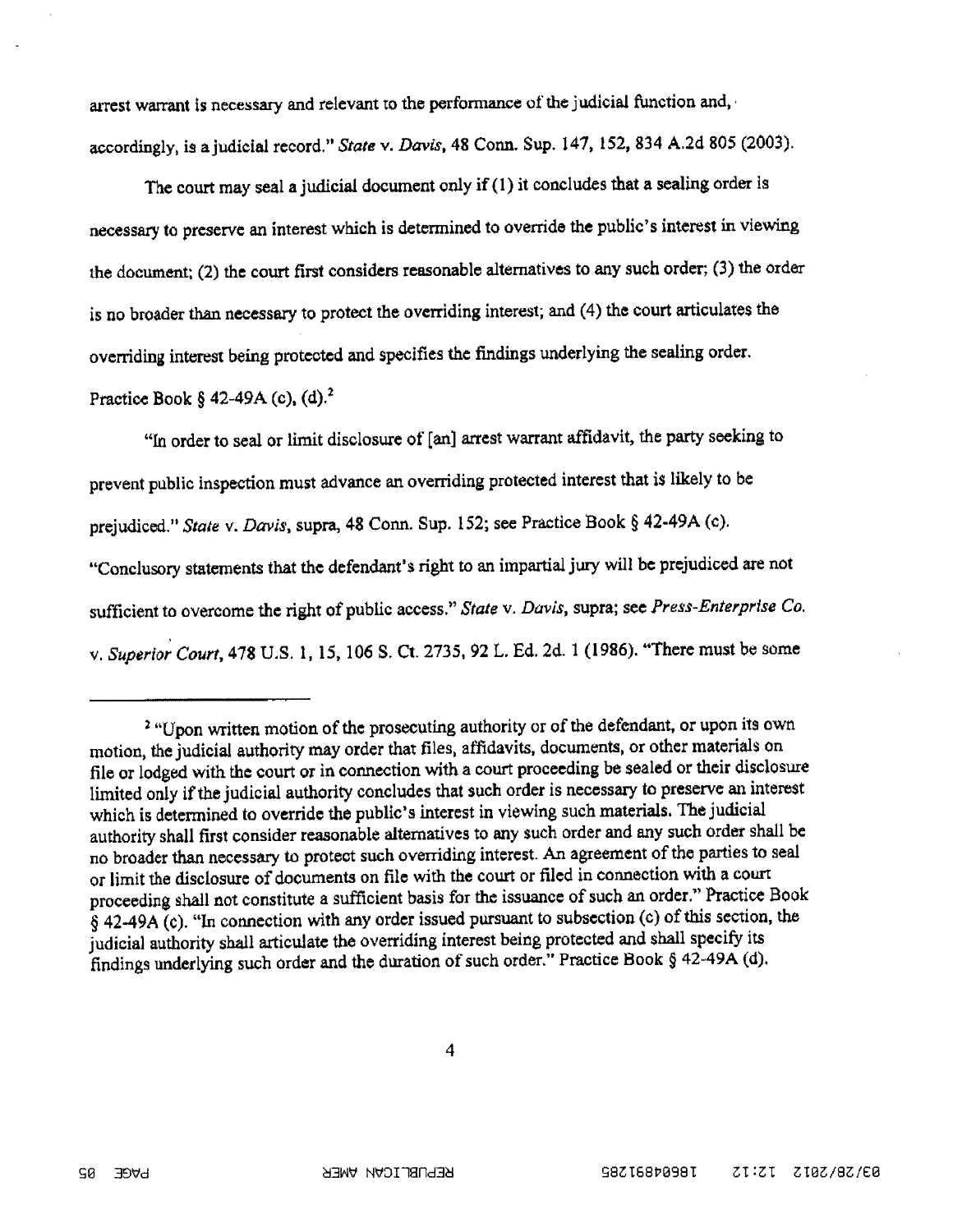compelling demonstration that irreparable damage to a fair trial will likely result from a public disclosure of the information. Such a determination requires specific findings by the court." State v. Davis, supra, 152-53.

In the present case, the parties assert that the defendant's right to a fair trial overrides the strong presumption in favor of public disclosure of the arrest warrant affidavit, and request that the order remain in effect until the computer crimes case is resolved. In Garrity  $v$ . New Jersey, supra, 385 U.S. 493, the United States Supreme Court held that "the protection of the individual under the Fourteenth Amendment against coerced statements prohibits use in subsequent criminal proceedings of statements obtained under threat of removal from office, and that it extends to all, whether they are policemen or other members of our body politic." In the present case, the State asserts that the principles of Garrizy prohibit, in the computer crimes case, the use f any incriminating statements made by the defendant, which are contained in the affidavit supporting the arrest warrant in the present case. The parties contend that if those statements are made public, the defendant will be unable to receive a fair trial in the computer crimes case.

Certainly, "no right ranks higher than the right of the accused to a fair trial." United States v. Giordano, 158 F. Sup. 2d 242, 244 (D. Conn. 2001). The mere articulation of a compelling interest justifying the sealing of court documents, however, is not enough for a court to enter a sealing order. The proponent must specify precisely how disclosure will injure the interest which overrides the public's right to know. See Kamakana v. City & County of Honolulu,  $447$  F.3d 1172, 1182 (9th Cir. 2006); In re Cendant Corp., 260 F.3d 183, 194 (3rd Cir. 2001); State v. Davis, supra, 48 Conn. Sup. 153.

The preferred way of insuring the right to a fair trial is not by preventing public access but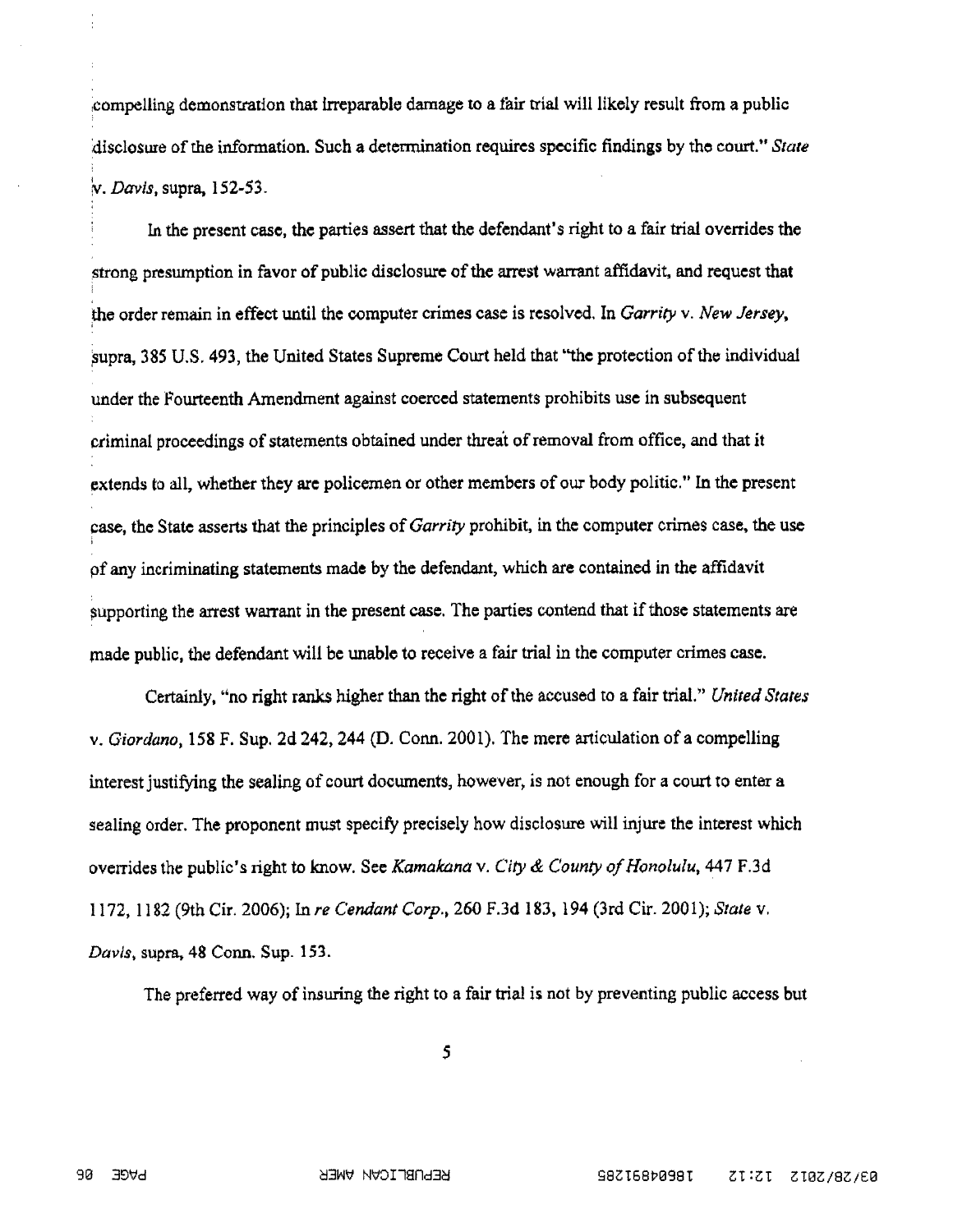through voir dire, United States v. Martin, 746 F.2d 964, 973-74 (3rd Cir. 1984); In re Application of National Broadcasting Co., 653 F.2d 609, 617 (D.C. Cir, 1981); United States v. Criden, 648 F.2d 814, 827 (3rd Cir. 1981). In Boston Herald, Inc. v. Sharpe, 432 Mass. 593, 610-11, 737 N.E.2d 859 (2000), the Massachusetts Supreme Court affirmed the unsealing of divorce records of the defendant and victim in a murder case because the proponents of sealing failed to show that reasonable alternatives to sealing, such as individual voir dire, change of venue and appropriate jury instructions would be ineffective or inadequate. Likewise, in In re Application & Affidavit for a Search Warrant, 923 F.2d 324 (4th Cir. 1991), the court affirmed the unsealing of an affidavit filed in support of a search warrant notwithstanding the claim by the defendant that the affidavit was so prejudicial that its disclosure would prevent him from obtaining a fair trial. The court stated that fair trials can Coexist with media coverage because there are ways to minimize prejudice to defendants without withholding information from public view, principally through the use of voir dire to identify those jurors whose prior knowledge of the case would disable them from rendering an impartial verdict. Id., 329. The court explained that its belief that voir dire will protect the defendant's right to an impartial jury rested on two grounds: (1) its observation that "there is somewhat of a tendency to frequently overestimate the extent of the public's awareness of news," and (2) the recognition that even potential jurors aware of potentially prejudicial information are not disqualified from sitting so long as they can set aside their impressions and judge the case on the basis of the evidence presented at trial. (Internal quotation marks omitted) Id.

In State v. Davis, supra, 48 Conn. Sup. 147, the court granted the motion of the defendant to seal the arrest warrant affidavit where the defendant, a state legislator, was accused of sexually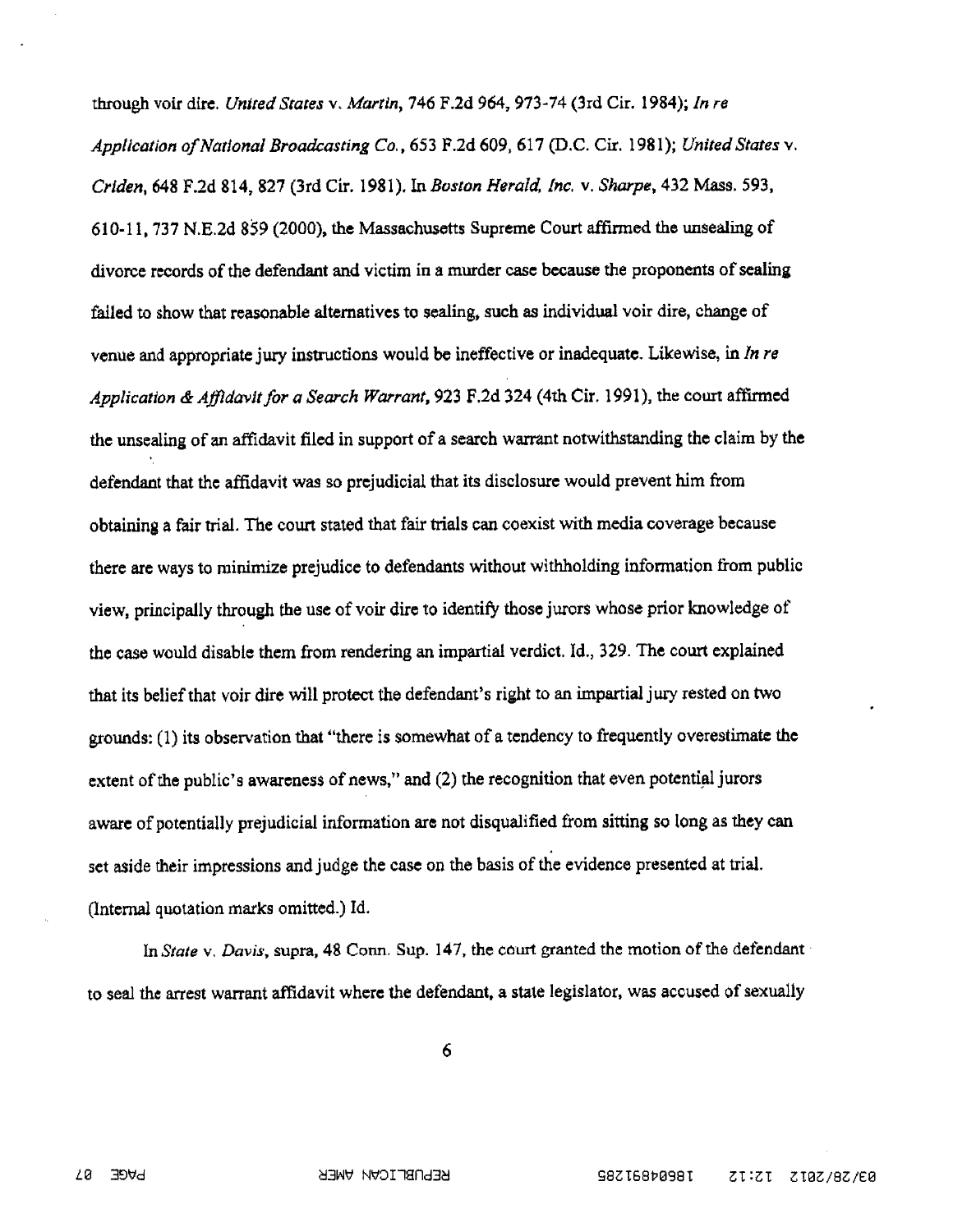assaulting a minor in his care. The court found that the defendant's right to a fair trial overrode the right of public access, and that sealing was necessary to protect that right in light of the tremendous press coverage of the proceedings as well as the graphic and inflammatory nature of the statements contained in the affidavit. 1d, 154-55. The court also found that there were no reasonable alternatives to sealing the affidavit. ld, 156. "The voir dire process would not be sufficient to undo the harm done by the disclosure of the full affidavit, which, as indicated contains very explicit statements, some of which would not likely be presented at trial but which would be exploited by very prejudicial pretrial publieity" Id. Redaction was also not a reasonable alternative because "[a] properly redacted affidavit would fully eviscerate the thrust of the allegations leaving only a skeleton of the present allegations." Id.

In State v. Clark III, Superior Court, judicial district of New Haven, Docket No. CR09 97102 (November 6, 2009, Fasano, J.) (48 Conn. L. Rptr. 795), the defendant moved to extend the sealing orders in connection with nine search warrants and the arrest warrant, arguing that "the enormous media coverage of the case, including local, national, and even international coverage. . . would deprive [the) defendant of his constitutional rights to an impartial jury and a fair trial," In support of his motion to extend, the defendant presented the court with two binders full of media articles. Id. The court noted that "in most cases, Connecticut courts do not seal or limit disclosure of arrest and search affidavits beyond the investigative stages." Id., 796. Although the defendant relied on State v. Davis, supra 48 Conn. Sup. 147, the court found that "[t]he content of the affidavits in this case differ dramatically from *Davis*. A review of the material reveals, for the most part, the unembellished investigative steps of the various police agencies that, ultimately, culminated in the arrest of the accused. Much of the material, as the

 $\overline{\phantom{a}}$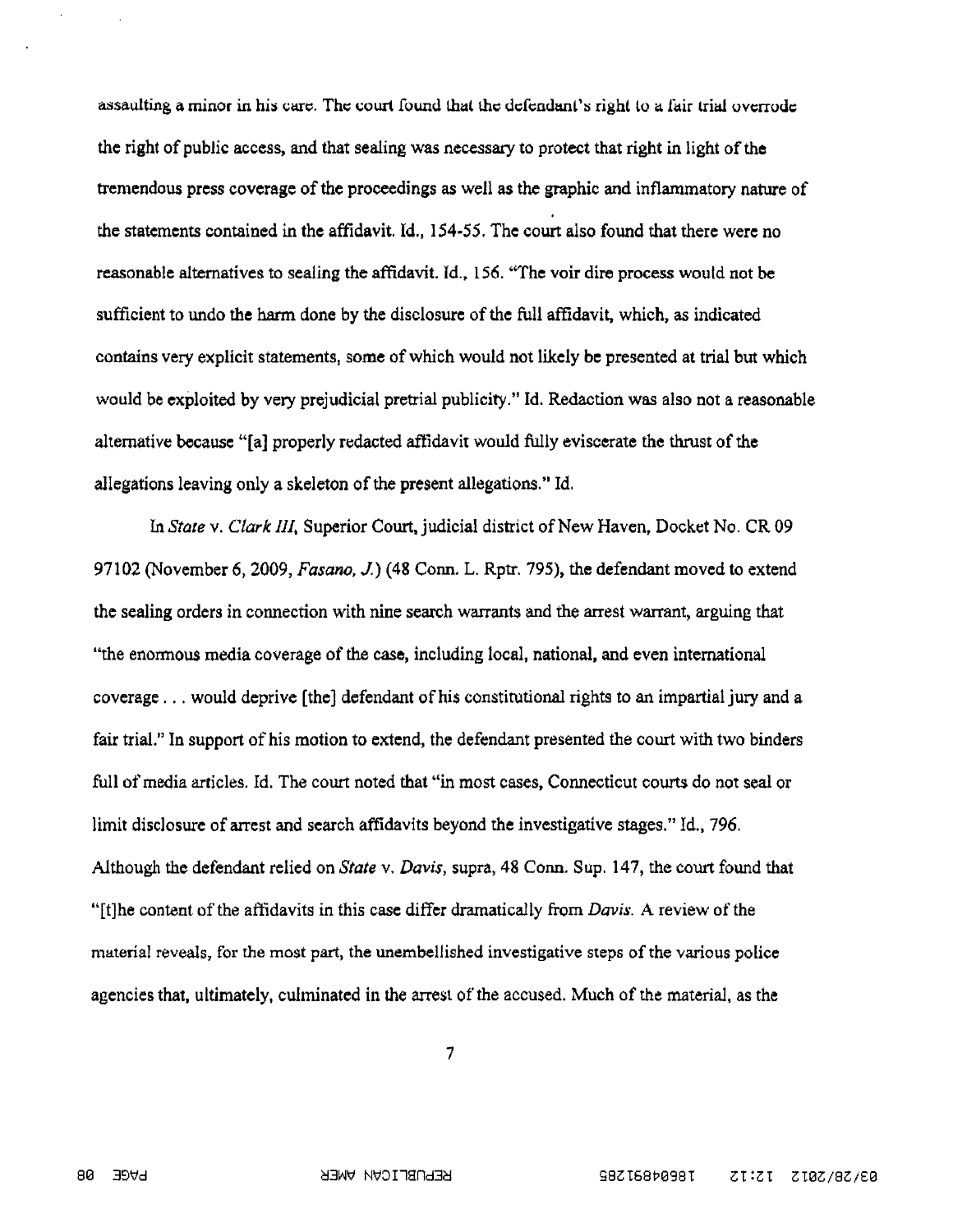intervenors note, is already in the public domain and much of the material is consistent with the purported purpose of fostering the public's confidence in and understanding of the criminal process. Clearly a blanket sealing of the affidavits, under the circumstances here, would not be appropriate." Stare v. Clark III, supra. Nonetheless, the court held that "consistent with the Davis analysis, there are limited portions of the arrest and search warrant affidavits that support a finding of an overriding interest in nondisclosure for reasons that will be specified under seal, These materials can be removed without eviscerating the substance of the affidavits. The overriding interest with respect to each nondisclosure, in mast instances, is the defendant's right to an impartial jury and a fair trial.

"Redaction of the specific, offending material is appropriate in the interest of securing no broader a limitation of disclosure than is necessary and there is no other reasonable alternative. The redactions affect material that is inflammatory; material of significant import that is unfairly prejudicial to the defendant; and material that constitutes an invasion of privacy unnecessary to the public's understanding of the criminal process.

"Material in the affidavits that may or may not be construed by the public as strong evidence against the accused has not been redacted unless it is unfairly prejudicial; nor is it redacted because it may or may not be challenged at trial. If the standard for redaction/sealing were, simply, material suggesting the guilt of the accused or that could or would be challenged at trial, then all arrest warrants and search warrants would be sealed since their very purpose is to establish probable cause for the arrest or the search and most evidence offered against an accused is challenged at trial. Furthermore, it would make no sense to release dramatically altered affidavits that promote a public misconception that the arrest and/or search warrants were issued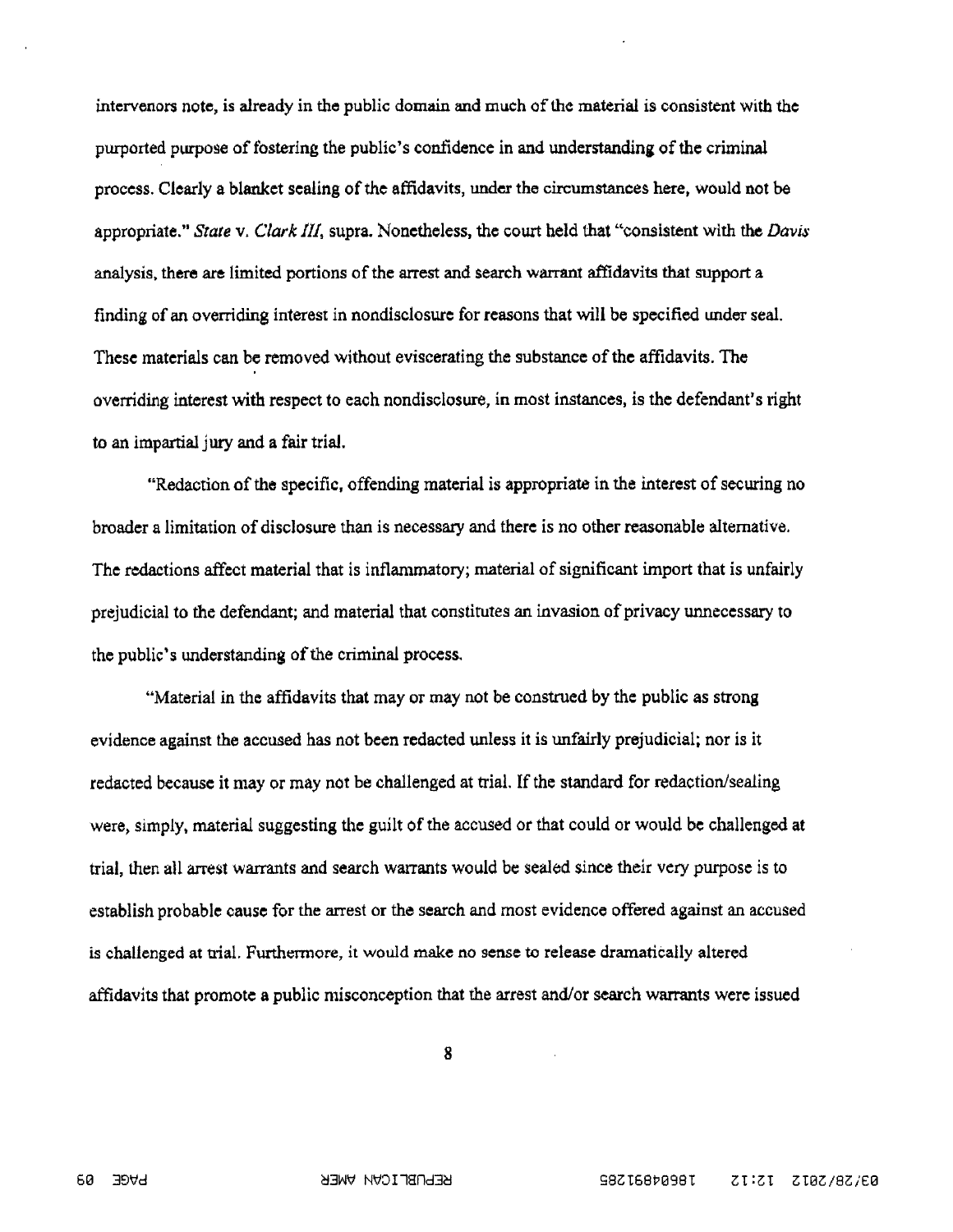under the flimsiest of circumstances," Id., 796-97,

In the present case, the parties have failed to specify precisely how disclosure of the defendant's statements, protected under Garrity, will injure the defendant's right to a fair trial in the computer crimes case. Rither, the parties have made only conclusory statements that the defendant's right to a fair trial and an impartial jury will be prejudiced. The parties have failed to demonstrate that reasonable alternatives to sealing, such as individual voir dire, change of venue and appropriate jury instructions would be ineffective or inadequate. The parties have not produced any case law, from Connecticut or any other jurisdiction, nor has this court found any, where a court has extended the sealing of an arrest warrant affidavit merely because the affidavit contained protected statements, under the principles of Garrity or otherwise, that would not be admissible at trial. Rather, as the court in *Clark III* noted, "[i]f the standard for redaction/sealing were, simply, material suggesting the guilt of the accused or that could or would be challenged at trial, then all arrest warrants and search warrants would be sealed since their very purpose is to establish probable cause for the arrest or the search and most evidence offered against an accused is challenged at trial," State v. Clark III, supra, 48 Conn. L. Rptr. 796.

A review of the affidavit reveals the investigative steps taken by the Torrington Police Department (the "Department") that culminated in the arrest of the defendant. The affidavit includes a generalized review of the technology and procedures used by the Department to verify daily shift movements or activities, as reported by an officer with the Department. The affidavit provides a background of the events that occurred prior to the start of the internal investigation of the defendant by the Department, and explains why the Department began the internal investigation. The affidavit reveals two specific motor vehicle stops to have been the focus of the